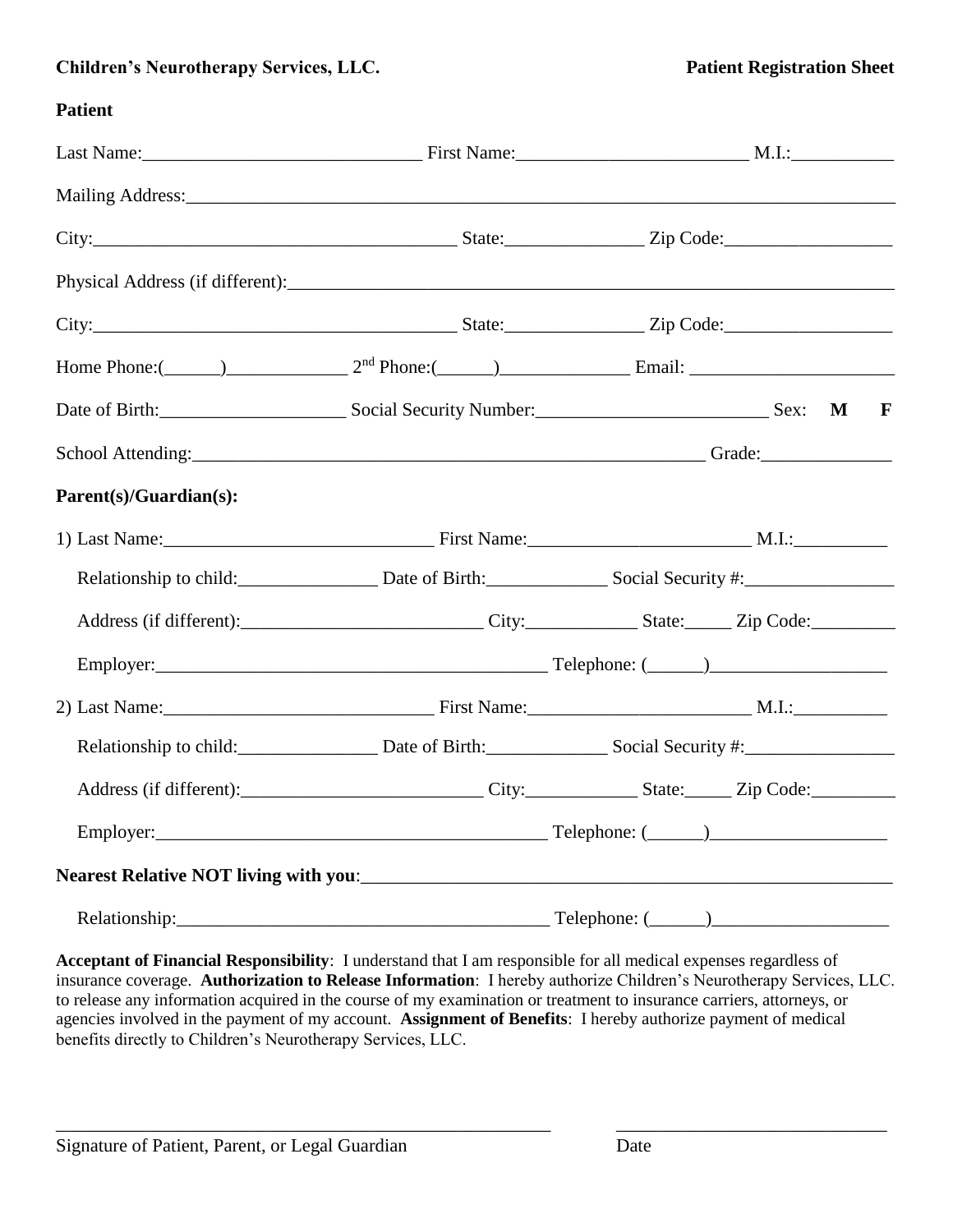#### **CNS Clinic -- Parent/Guardian Presence Agreement**

#### **Patient Name:**  $\Box$

### **Policy**

I understand that infants and toddlers often need to be accompanied by a parent during treatment; all other persons are expected to wait in the waiting room during treatment sessions. Observations of my child's treatment sessions are encouraged.

#### **PARENTS/CARE GIVERS MUST STAY AT THE CLINIC DURING THE TREATMENT SESSIONS!!**

I understand that I am responsible for waiting with my child in the waiting room until the session begins. I am also responsible for waiting for my child during the therapy session, so that I am available to observe parts of my child's treatment when appropriate, and to be present should an emergency arise -- regardless of how unlikely. I understand that if I am absent from the premises I agree to allow the clinic staff to make decisions regarding medical treatment for my child in the event of an emergency and agree to accept responsibility for any emergency which might arise, whether I am present or absent. CNS Clinic staff members are **NOT** responsible for siblings and their supervision before, during or after treatment sessions.

I understand that if I do leave and don't return to pick up my child on time, that I will be charged the full treatment rate, in 15 minute segments, should my child require supervision by CNS Clinic staff beyond the scheduled appointment time.

I have read and agree to abide by the above policies.

| <b>INSURANCE VERIFICATION</b>                                                |                                                                                                                             |  |
|------------------------------------------------------------------------------|-----------------------------------------------------------------------------------------------------------------------------|--|
| We have the following insurance information for your account:                |                                                                                                                             |  |
| Patient Primary Plan Name                                                    |                                                                                                                             |  |
|                                                                              |                                                                                                                             |  |
|                                                                              |                                                                                                                             |  |
|                                                                              |                                                                                                                             |  |
|                                                                              |                                                                                                                             |  |
| me, but ultimately, I am responsible for the bill if insurance does not pay. | I have read and agree that the above information is correct. I also agree that my insurance benefits have been explained to |  |
|                                                                              |                                                                                                                             |  |
|                                                                              |                                                                                                                             |  |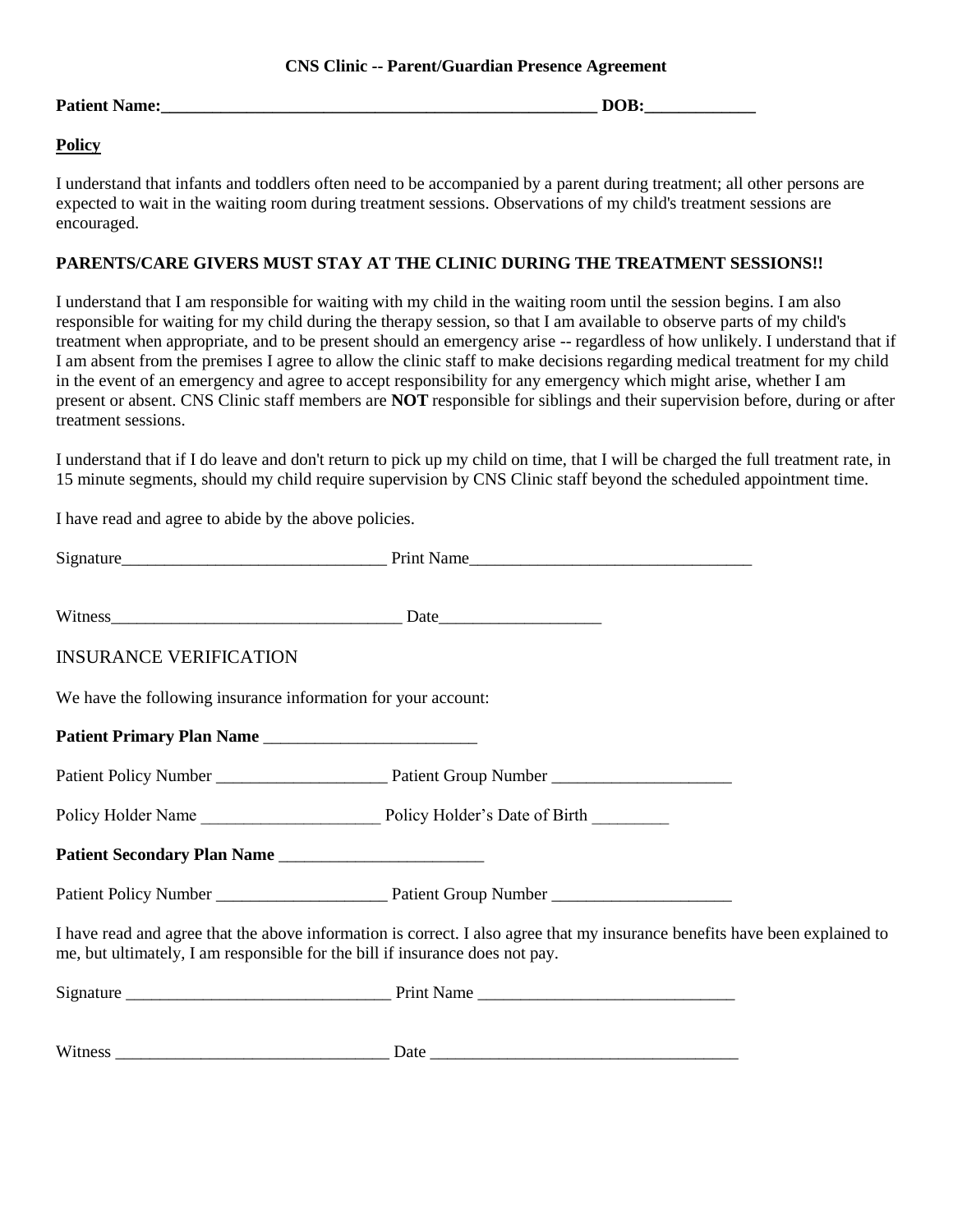#### Patient Name: \_\_\_\_\_\_\_\_\_\_\_\_\_\_\_\_\_\_\_\_\_\_\_\_\_\_\_\_\_\_\_\_\_\_\_\_\_\_\_\_\_\_\_\_\_\_\_\_\_\_\_ DOB:\_\_\_\_\_\_\_\_\_\_\_\_\_

#### **Policy**

I understand that if I am a new client to the CNS Clinic or am returning after an absence, I agree to have an initial consultation during the first two weeks of treatment with our therapist to review the evaluation and treatment plan with stated goals and objectives of treatment. I understand that after the evaluation, a Certified Occupational/Physical/Speech Therapist or Assistant may be treating my child.

I understand that the one-hour treatment session consists of direct treatment, parent consultation, note taking, and setting up the clinic to tailor the environment to the child's need for the treatment session.

I understand that additional time that is needed for consultation can be provided by ending a treatment session 5 to 10 minutes early, by scheduling a meeting with the therapist or by scheduling a phone consultation. If I desire a longer consultation, I may schedule calls or meetings with my child's therapist. A fee of in-depth phone consultation (more than 10 minutes) for myself or another professional involved in my child's case will be added to my bill at the treatment rate, pro-rated for the amount of time provided. If the school system or the insurance company pays for treatment, but does not authorize consultation time, this will be billed to me separately.

I understand that once a weekly treatment appointment schedule has been determined, this clinic is often unable to accommodate changes for temporary periods of time. When a permanent change in time is needed, I must give as much advance notice as possible for the clinic to attempt to accommodate this request. A change in time may necessitate a change in therapist as well.

I understand that in order to receive maximal benefit from treatment, it is important for treatment to occur each week. I understand that notification of vacations or family obligations is expected at least two weeks prior to the expected absence. I understand that CNS Clinic may schedule make-up sessions for vacation time within the limitations of insurance criteria and physicians' orders.

I also understand and agree that if I miss three appointments without prior notification, CNS Clinic has the option to discharge my child and a new prescription from the Physician will be needed before services can resume. Excessive cancellations, even with 24 prior notification, may also result in your child being discharged and a prescription from the Physician will be needed before services can resume. To achieve maximum benefit from therapy, your child needs to be consistent with visits.

I understand that make-up sessions may occur with another therapist with this clinic. Make-up sessions may be offered as a separate session or by adding on more time to several sessions.

I understand that I need to call to cancel my child's appointment if he/she has or has had a fever of 100.5 degrees or higher in the last 24 hours, has a rash along with a fever, has crusty/red eyes, has head lice or has been vomiting or had diarrhea within the last 8 hours.

I understand that when our therapist is ill or is on vacation, the clinic will make every effort to provide a substitute therapist to ensure continuation of services. This clinic will attempt to schedule the therapist at our regularly scheduled appointment time. If this cannot occur, the clinic will provide alternative appointment times.

I understand that services will be terminated when the client has received the maximum benefit from therapy. The CNS Clinic therapist in conjunction with the child's parent/guardian, physician, and/or teachers will determine this.

CNS Clinic receives Physician's orders stating the frequency of therapy services. We must attempt to follow these orders. We also receive authorization through the insurance company based upon these orders. Canceling or not showing for scheduled appointments affects our abilities to follow the Physician's orders and also interferes with insurance authorization. We ask that you make every effort possible to show up on time for your appointments.

#### **I have read and agree to abide by the above policies.**

| $\sim$<br>ື | __________________ |
|-------------|--------------------|
|             |                    |
|             |                    |

Witness\_\_\_\_\_\_\_\_\_\_\_\_\_\_\_\_\_\_\_\_\_\_\_\_\_\_\_\_\_\_\_\_\_\_\_\_\_Date\_\_\_\_\_\_\_\_\_\_\_\_\_\_\_\_\_\_\_\_\_\_\_\_\_\_\_\_\_\_\_\_\_\_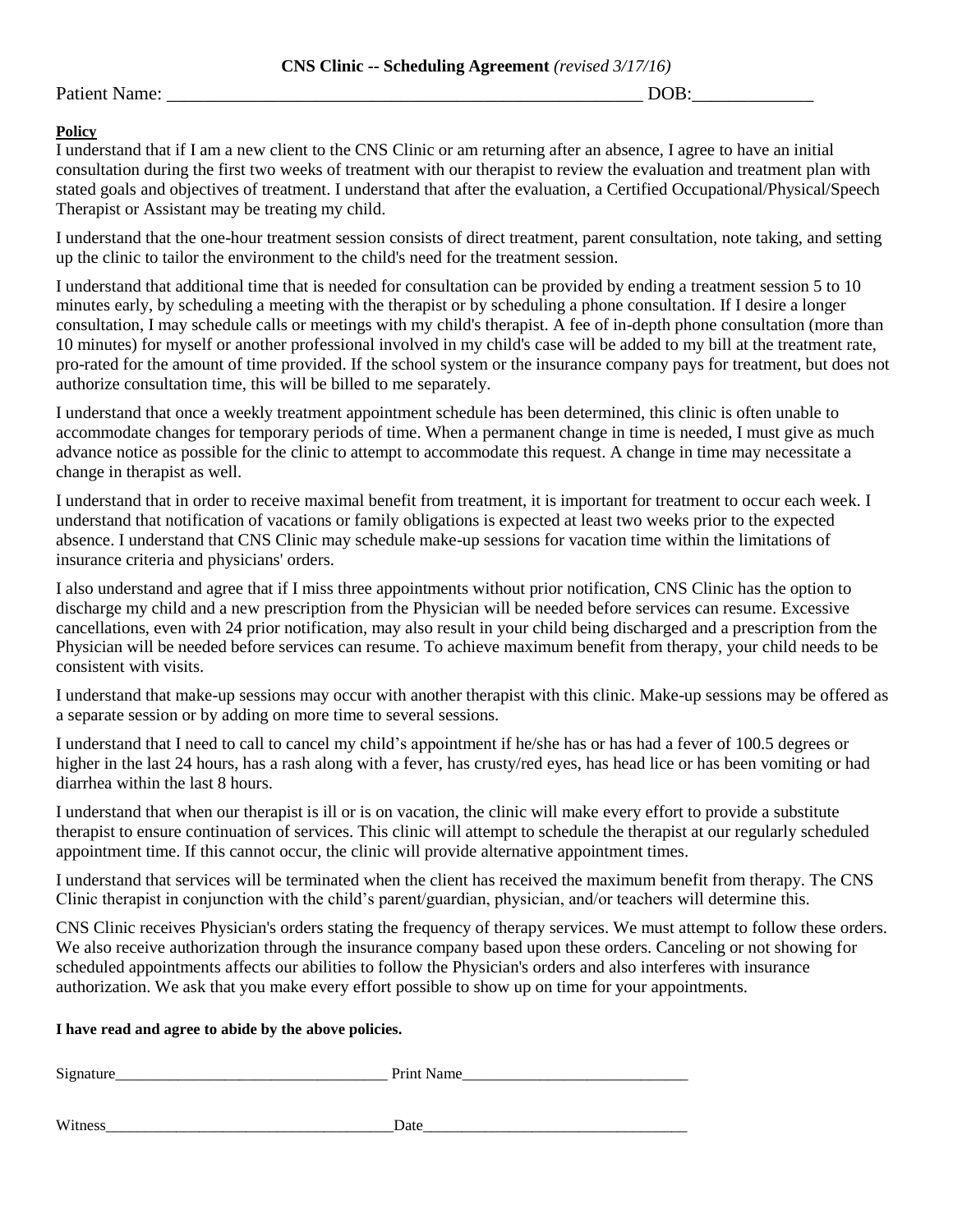# **CNS Clinic Adverse Weather Conditions – Clients**

### **Patient Name:\_\_\_\_\_\_\_\_\_\_\_\_\_\_\_\_\_\_\_\_\_\_\_\_\_\_\_\_\_\_\_\_\_\_\_\_\_\_\_\_\_\_\_\_\_\_\_ DOB:\_\_\_\_\_\_\_\_\_\_**

#### **Policy**

We will post closings/delays on WSOC Channel 9 and WBTV Channel 3. Call CNS before appointment time if weather is questionable. When we do close due to a blizzard, ice, or dangerous roads you may call to reschedule later in the day or later in the week. Parents who wish to cancel due to adverse weather will not be charged. Travel is at the discretion of the parent and clinic staff personnel.

# **CNS Clinic -- Fee Agreement**

#### **Policy**

I understand that payment is due at time services are rendered, unless prior arrangements have been made. I understand that CNS Clinic will bill Medicaid and primary providers directly, but that I am responsible for deductible, co-payments, coinsurance and other charges not covered by my insurance provider at time services are rendered.

I understand that CNS Clinic, will, as a courtesy, file insurance for those patients who have out-of-network insurance coverage. However, I understand also that I am responsible for all co-payments, deductibles, coinsurance and other charges not covered by my insurance provider at the time services are rendered.

**I understand that if my child receives services from the school system or another provider and services are provided on the same day as services at CNS, insurance will deny one of the claims and I will be responsible for payment of services rendered.**

I understand that if my insurance carrier does not pay for services CNS Clinic will offer services at a personal private rate.

I understand that the portion due of my bill from the insurance carrier will be considered past due after 60 days of the date of therapy. I understand that after the 60<sup>th</sup> day of non-payment from my insurance provider, that CNS Clinic will send me a bill for the balance due, and that I will be responsible for paying that balance within 10 days of that bill. I also understand that it is my responsibility to contact my insurance provider should it not pay my bill.

I understand that CNS Clinic will attempt to cooperate with me in my efforts to pay my bill. However, in order for CNS Clinic to provide services to all of its clients, CNS Clinic holds me responsible for my bill and may use all legal means to collect debts owed to the clinic. There may be a 1.5% monthly interest fee added to my account for any past due balance.

We accept cash, checks, MasterCard and Visa.

A \$20 fee will be charged for a returned check.

I have read and agree to abide by the above policies.

Signature\_\_\_\_\_\_\_\_\_\_\_\_\_\_\_\_\_\_\_\_\_\_\_\_\_\_\_\_\_\_\_\_\_\_ Print Name\_\_\_\_\_\_\_\_\_\_\_\_\_\_\_\_\_\_\_\_\_\_\_\_\_\_\_\_\_\_

Witness\_\_\_\_\_\_\_\_\_\_\_\_\_\_\_\_\_\_\_\_\_\_\_\_\_\_\_\_\_\_\_\_\_\_\_\_\_\_\_ Date\_\_\_\_\_\_\_\_\_\_\_\_\_\_\_\_\_\_\_\_\_\_\_\_\_\_\_\_\_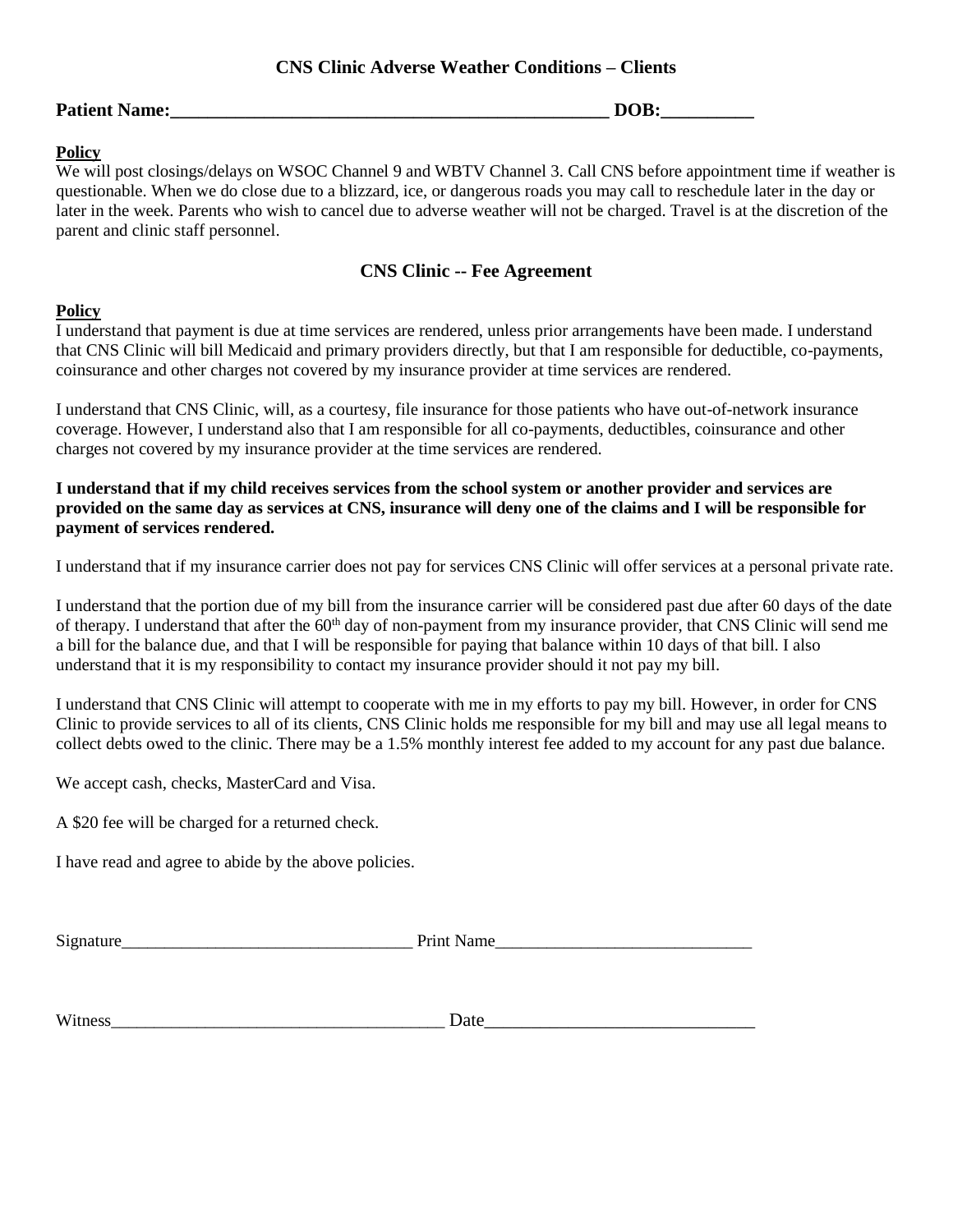## **CNS Clinic – Leaving Messages**

#### **Policy**

By signing below, you hereby acknowledge that Children's Neurotherapy Services, LLC is authorized to leave information involving treatment or appointments on a voicemail or answering machine.

#### **CNS Clinic – Email**

#### **Policy**

If you would like to provide your email to receive updates on new patient services and special promotions, please include it below. We are committed to using reasonable means to maintain the security and confidentiality of your email address. However, please note there are risks associated with email communication. We cannot guarantee protection and you are hereby agreeing to indemnify and hold us harmless for any losses, expenses, damages or cost that may result. At this time at our practice, email is not used for staff or therapist correspondence. We will not sell your information. If you ever wish to be removed, please call our office at 828-267-1688.

Email address:

#### **CNS Clinic – Photography**

#### **Policy**

I,  $\frac{1}{2}$  give my consent for my child,  $\frac{1}{2}$  and  $\frac{1}{2}$  and  $\frac{1}{2}$  and  $\frac{1}{2}$  give my consent for my child,  $\frac{1}{2}$  and  $\frac{1}{2}$  and  $\frac{1}{2}$  and  $\frac{1}{2}$  and  $\frac{1}{2}$  and  $\frac{1}{2}$  and  $\frac{1}{2}$  an

(Parent or Legal Guardian) (Client Name)

to be photographed by, or for the purposes of Children's Neurotherapy Services for clinical education, documentation of progress, or newspaper marketing. I understand that this photographic record will not identify my child by surname as a client of Children's Neurotherapy Services for purposes other than his or her medical record.

I understand that I may revoke this agreement at any time without consequence to my child's therapy program, and that I may request copies of such photographic documents at my own expense.

| Parent or Legal Guardian Signature | Date |
|------------------------------------|------|
| Witness                            | Date |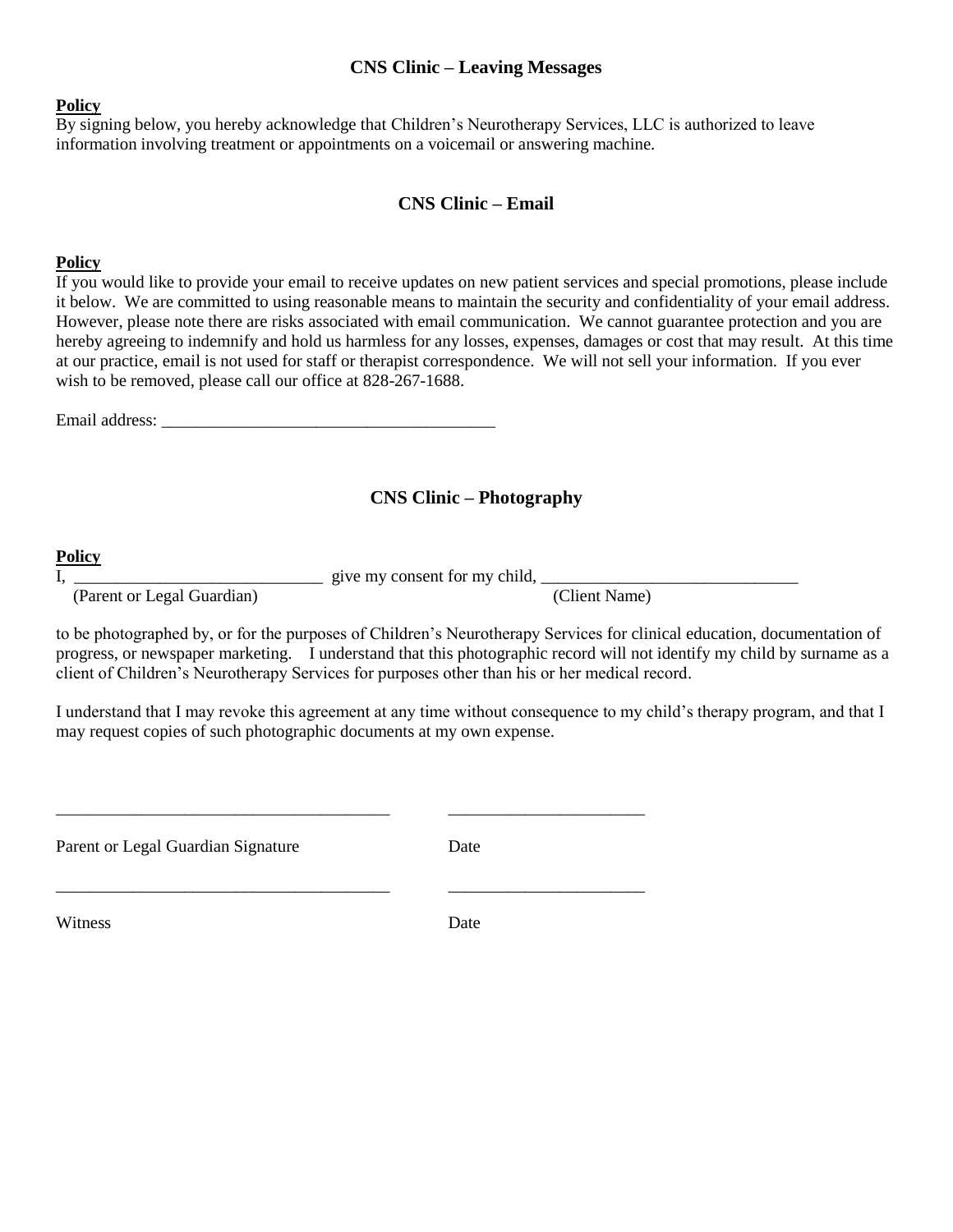#### CHILDREN'S NEUROTHERAPY SERVICES, LLC **CNS Clinic** 1087 13th Street SE – Hickory, NC 28602 **OFFICE** (828) 267-1688 **FAX** (828) 267-1690

# **Patient's Name:\_\_\_\_\_\_\_\_\_\_\_\_\_\_\_\_\_\_\_\_\_\_\_\_\_\_\_\_\_\_\_\_\_\_\_\_\_\_\_\_\_\_\_\_\_\_\_\_\_**

If you are interested in receiving a copy of the HIPPA policy, we will be glad to make you a copy. Otherwise, to save paper, we have it framed and on the wall for your review.

I acknowledge that I have been informed of the HIPPA Privacy Policy that is mounted at the office for us to read and have been offered a copy of this policy.

Parent/Guardian Signature Date

Due to privacy policy, we are unable to release information to anyone other than the child's guardian/parent. If your child will be brought to therapy by a grandparent, friend, caregiver, etc. and you want us to share information with them, please list their names below. Also, please list any doctor's, equipment vendors, school systems, therapists, etc. with which we may share information.

I agree that information regarding my child's care may be released to/received from the following people/agencies:

\_\_\_\_\_\_\_\_\_\_\_\_\_\_\_\_\_\_\_\_\_\_\_\_\_\_\_\_\_\_\_\_\_\_\_ \_\_\_\_\_\_\_\_\_\_\_\_\_\_\_\_\_\_\_\_\_\_\_\_\_\_\_\_\_\_

 $\overline{\phantom{a}}$  , and the contribution of the contribution of the contribution of the contribution of the contribution of the contribution of the contribution of the contribution of the contribution of the contribution of the

\_\_\_\_\_\_\_\_\_\_\_\_\_\_\_\_\_\_\_\_\_\_\_\_\_\_\_\_\_\_\_\_\_\_\_ \_\_\_\_\_\_\_\_\_\_\_\_\_\_\_\_\_\_\_\_\_\_\_\_\_\_\_\_\_\_

\_\_\_\_\_\_\_\_\_\_\_\_\_\_\_\_\_\_\_\_\_\_\_\_\_\_\_\_\_\_\_\_\_\_\_ \_\_\_\_\_\_\_\_\_\_\_\_\_\_\_\_\_\_\_\_\_\_\_\_\_\_\_\_\_\_

 $\overline{\phantom{a}}$  , and the contribution of the contribution of the contribution of the contribution of the contribution of the contribution of the contribution of the contribution of the contribution of the contribution of the

\_\_\_\_\_\_\_\_\_\_\_\_\_\_\_\_\_\_\_\_\_\_\_\_\_\_\_\_\_\_\_\_\_\_\_ \_\_\_\_\_\_\_\_\_\_\_\_\_\_\_\_\_\_\_\_\_\_\_\_\_\_\_\_\_\_

Guardian's Signature Date